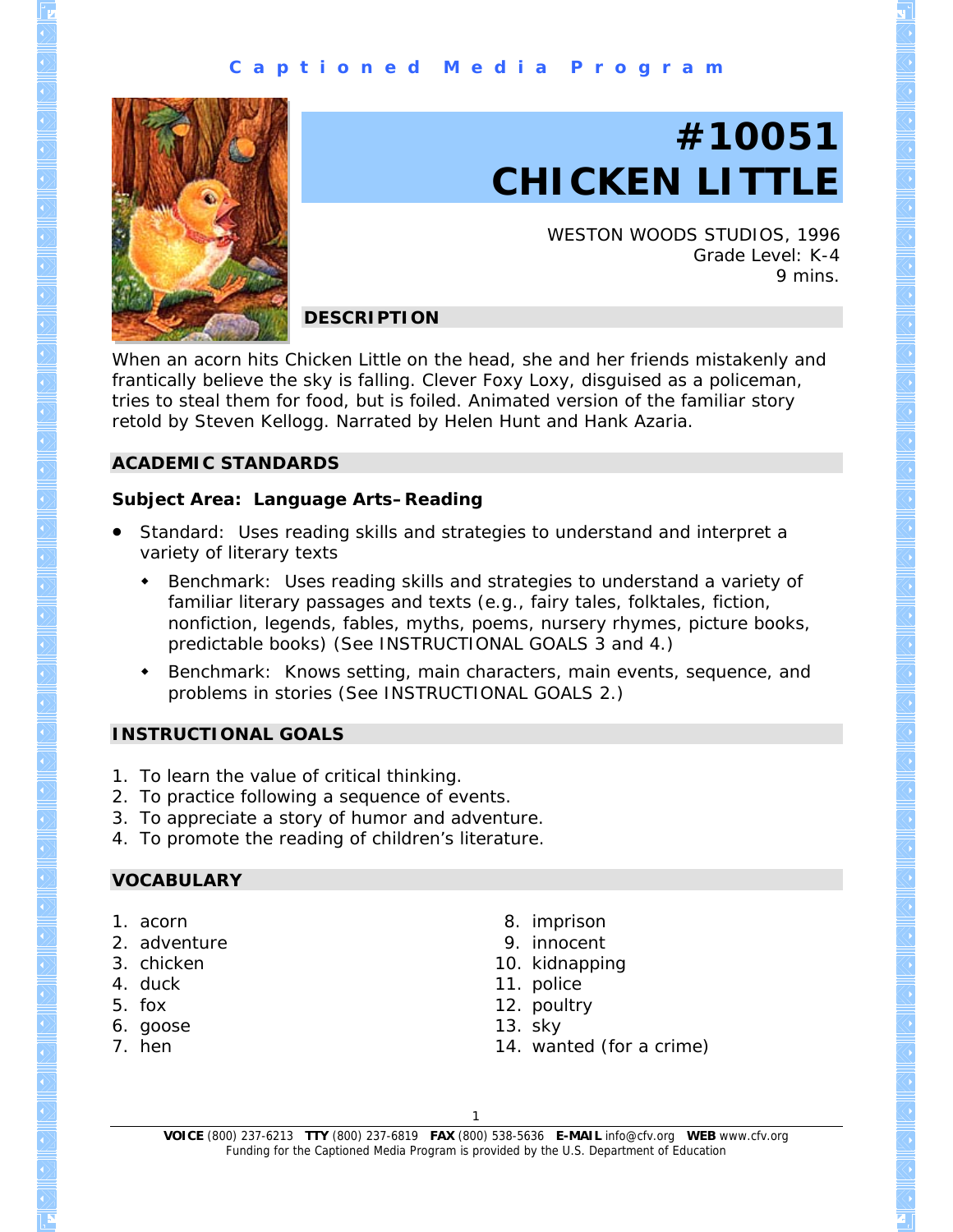# **BEFORE SHOWING**

- 1. Read the book *Chicken Little* by Steven Kellogg. Review the sequence of events.
- 2. Discuss personal situations that involved feeling sad or upset about something before understanding the whole situation.
	- a. How did you feel at the time?
	- b. How did you feel later when you knew the whole situation?
	- c. What would you do the next time something like that happened?

# **DURING SHOWING**

- 1. View the video more than once, with one showing uninterrupted.
- 2. Pause near the beginning when Chicken Little is reading the wanted poster.
	- a. Explain the purpose of a wanted poster and the usual contents of a wanted poster.
	- b. Review the contents of the poster including Foxy Loxy's crimes and the warnings.
	- c. Discuss why the author included the wanted poster at the beginning of the story.
- 3. Pause when Foxy Loxy is comparing the words "poultry" and "police." Show the similarities in the words. Predict what the fox might do next.

# **AFTER SHOWING**

# **Discussion Items and Questions**

- 1. Describe the wanted poster that Chicken Little saw. Why was Foxy Loxy wanted?
- 2. What hit Chicken Little on the head? What did Chicken Little think hit her on the head?
- 3. Where was Foxy Loxy when the acorn hit Chicken Little on the head? What was he thinking of doing with Chicken Little?
- 4. List all of the characters in the order that they joined Chicken Little in her calls for help. Discuss why Henny Penny and the others believed Chicken Little.
- 5. What did Foxy Loxy plan to do with each bird? What book was he looking at?
- 6. How did Foxy Loxy outsmart the birds? Why did he do that?
- 7. What happened when Chicken Little recognized Foxy Loxy from the wanted poster?
- 8. Explain what happened to cause the hippo's helicopter to crash into the truck. Who yelled that the sky was falling this time? What did the birds yell?
- 9. What did Foxy Loxy claim in court? What was the judge's decision? How did Foxy Loxy feel?
- 10. Describe what happened to the acorn at the end of the story.

# **Applications and Activities**

1. Locate and share the original story of Chicken Little. Compare and contrast the two stories. Discuss why Steven Kellogg changed the story so much. Which did you enjoy more?

**VOICE** (800) 237-6213 **TTY** (800) 237-6819 **FAX** (800) 538-5636 **E-MAIL** info@cfv.org **WEB** www.cfv.org Funding for the Captioned Media Program is provided by the U.S. Department of Education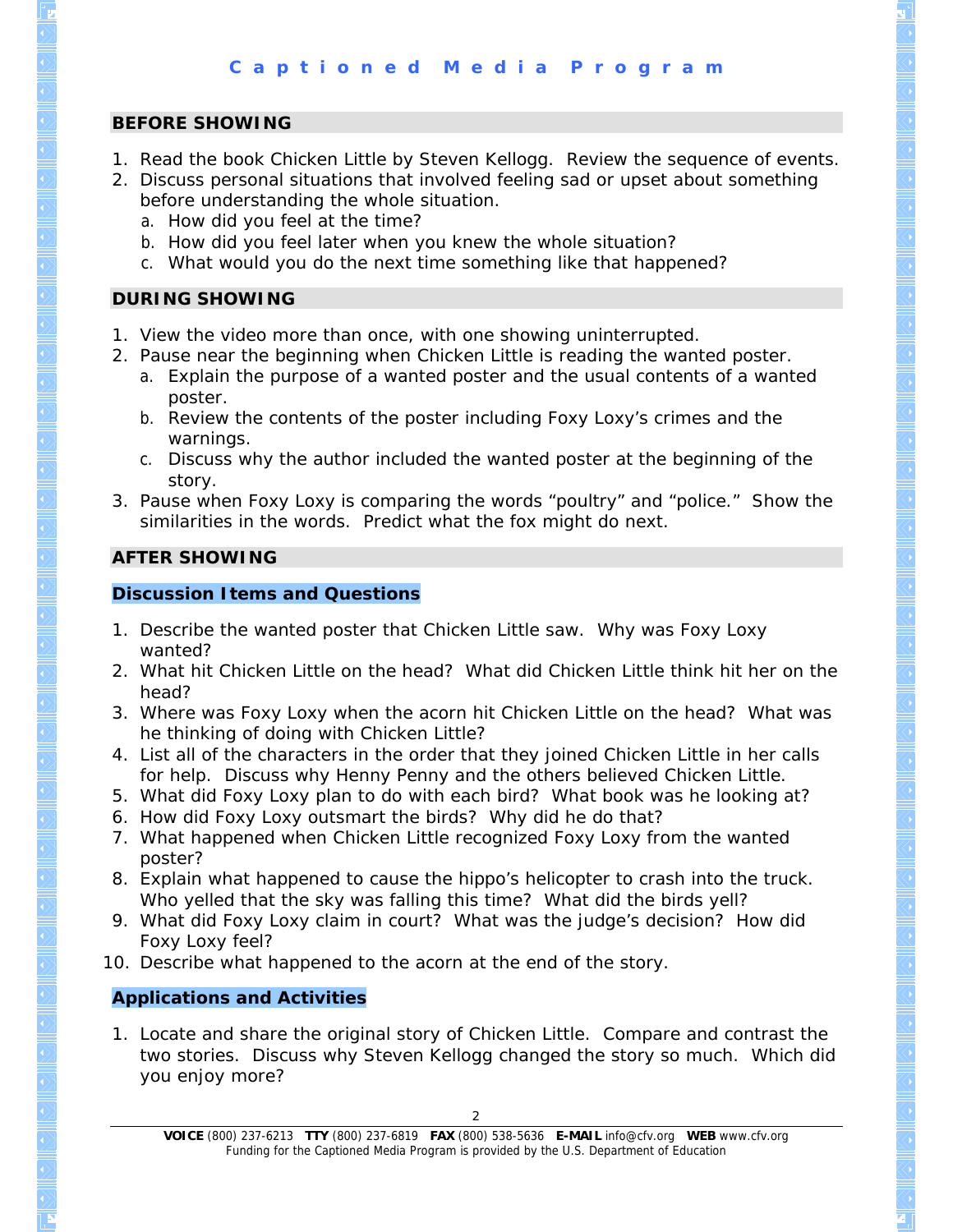- 2. Dramatize the story. While acting, use facial expressions and body language to demonstrate the characters various feelings. Present the play. Possible props and costumes include:
	- a. Make beaks and wings from yellow construction paper for the birds.
	- b. Use white paper teeth and orange ears for the fox.
	- c. Paint a large appliance box for the fox's truck.
	- d. Include a doll carriage, cookbook, toy golf clubs, and a baton (for the bar bell) as additional props.
- 3. Create original silly stories. Write the stories, dictate them to an older peer, or videotape them. Illustrate the sequence of events, and make books. Attach the words or play the videotape while sharing the pictures.
- 4. Make a story map showing the correct sequence of events. This could be done individually or as a mural with the entire class.
- 5. Watch the video again. Pause to identify synonyms for "said." (There are 18 different synonyms, including announced, chuckled, shrieked, cried, squawked, wailed, etc.)
	- a. Make a list of the synonyms for "said."
	- b. Dramatize the various character statements to illustrate the author's choice of synonym for "said."
	- c. Create original dialogue between the characters from *Chicken Little*. Use at least eight of the verbs for "said."
- 6. Study acorns and other nuts and seeds.
	- a. Crack an acorn open to study the inside of the seed. Compare to other seeds and nuts.
	- b. Put an acorn in dirt in a dark place. See how long it will take for the acorn to sprout. Sprout other nuts and seeds. Compare their rates of growth.
	- c. Match various seeds and nuts to pictures of the grown plants.
- 7. Learn about chickens and other kinds of birds. Visit a farm, park, or zoo with an assortment of birds. Discuss which birds are usually used for food. Compare to other cultures.

# **SUMMARY**

 When an acorn falls on Chicken Little's head, she convinces herself and her friends that the sky is falling. Unbeknownst to her, Foxy Loxy is getting ready to capture them for a tasty meal. He disguises himself as a police officer, outwits the birds, gathers them into his truck, and prepares to take them home for a poultry dinner. In the end however, Foxy Loxy is the captured one, and Chicken Little lives to tell the tale of the day the sky fell to her grandchicks.

# **CMP RELATED RESOURCES**

- *[The Most Wonderful Egg in the World](http://www.cfv.org/titledetail.asp?dn=2090)* #2090
- *[The Day Jimmy's Boa Ate the Wash](http://www.cfv.org/titledetail.asp?dn=3228)* #3228
- *[Rosie's Walk](http://www.cfv.org/titledetail.asp?dn=9009)* #9009
- *[The Little Red Hen](http://www.cfv.org/titledetail.asp?dn=2671)* #2671